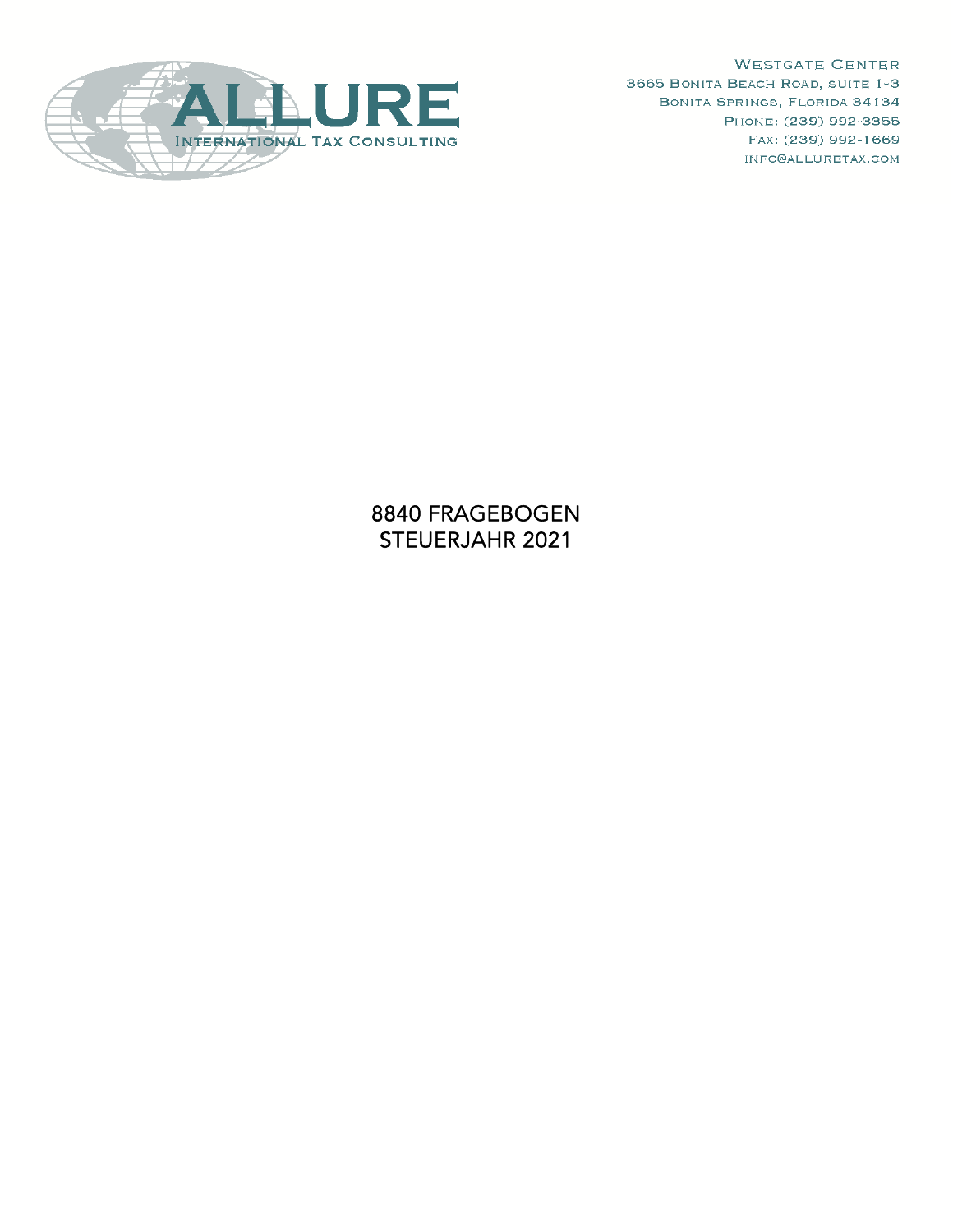Name / Name:

 $\overline{a}$ 

 $\overline{a}$ 

 $\overline{a}$ 

 $\overline{a}$ 

 $\overline{a}$ 

Geburtsdatum / Date of birth:

Heimatanschrift (falls geändert) / Foreign address (if different than last year):

Telefon (nur die Telefonnummer angeben, unter der wir Sie am besten erreichen können) (falls geändert) / Phone (please provide number under which we can reach you the best) (if different than last year):

Fax (falls geändert) / Fax (if different from last year):

E-Mail Adresse: (bitte nur eine E-Mail Adresse und nur, wenn Sie diese regelmäßig abrufen) / E-mail address: (please only one e-mail address and only, if you check it regularly)

US-Anschrift (falls geändert) / US address (if different from last year):

US-Telefon (falls geändert) / US phone (if different from last year):

US-Fax (falls geändert) / US fax (if different from last year):

## Wie können wir Sie am besten erreichen? / Which is the best way to contact you?

- □ Heimat-Telefon / Foreign phone
- □ US-Telefon / US phone
- $\Box$  F-Mail / F-mail

## Familienstand / Marital status:

- □ Ledig, Geschieden, Verwitwet / Single, divorced, widowed
- □ Verheiratet / Married

## Haben Sie ein Visum? / Do you have a US Visa?

□ Ja / Yes □ Nein / No

Wenn ja, senden Sie uns bitte eine Kopie, falls in Vorjahren noch nicht geschehen, oder wenn Sie ein neues Visum erteilt bekommen haben. / If yes, please send us a copy if you haven't provided it to us in previous years or if you have received a new visa.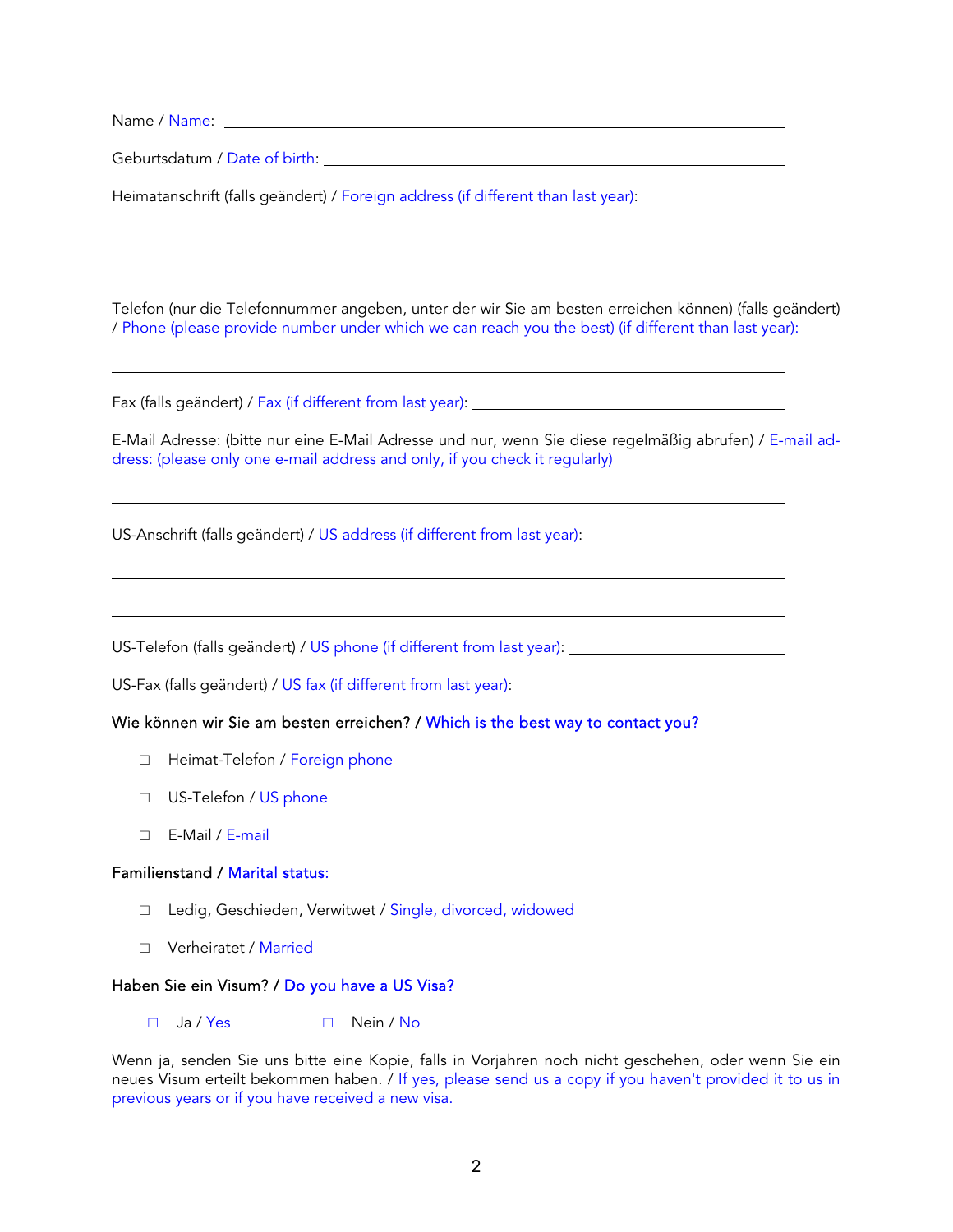|                                                                                                                           | Haben Sie 2021 die Greencard beantragt oder erhalten (Nicht nur an der Lotterie teilgenommen)? /<br>Have you applied for or received a Greencard in 2021 (Not played the lottery only)?                                                                 |
|---------------------------------------------------------------------------------------------------------------------------|---------------------------------------------------------------------------------------------------------------------------------------------------------------------------------------------------------------------------------------------------------|
| Ja / Yes and the state of the state of the state of the state of the state of the state of the state of the sta<br>$\Box$ | Nein / No<br>$\Box$                                                                                                                                                                                                                                     |
|                                                                                                                           |                                                                                                                                                                                                                                                         |
|                                                                                                                           | Wie viele Tage haben Sie sich in den folgenden Jahren in den USA aufgehalten? / How many days<br>did you spend in the US during the following years?                                                                                                    |
|                                                                                                                           |                                                                                                                                                                                                                                                         |
|                                                                                                                           | Ein- und Ausreisedaten 2021: / Actual travel dates 2021, entering and leaving the US:                                                                                                                                                                   |
| Ja / Yes<br>$\Box$                                                                                                        | <u> 1989 - Johann Stoff, deutscher Stoffen und der Stoffen und der Stoffen und der Stoffen und der Stoffen und de</u><br>Hatten Sie 2021 Einkünfte in den USA? / Did you have income from sources within the US in 2021?<br>Nein / No<br>$\Box$         |
|                                                                                                                           | Wenn ja, welche? / If yes, what type of income?<br>and the control of the control of the control of the control of the control of the control of the control of the<br>,我们也不会有什么。""我们的人,我们也不会有什么?""我们的人,我们也不会有什么?""我们的人,我们也不会有什么?""我们的人,我们也不会有什么?""我们的人 |
| home located in 2021?                                                                                                     | <u> 1989 - Andrea Barbara, Amerikaansk politiker (d. 1989)</u><br>In welchem Land war 2021 Ihr erster Wohnsitz? / In which country was your principal and permanent                                                                                     |
|                                                                                                                           | In welchem Land lebte im Jahr 2021 Ihre Familie? / In which country was your family located (2021)?                                                                                                                                                     |
|                                                                                                                           |                                                                                                                                                                                                                                                         |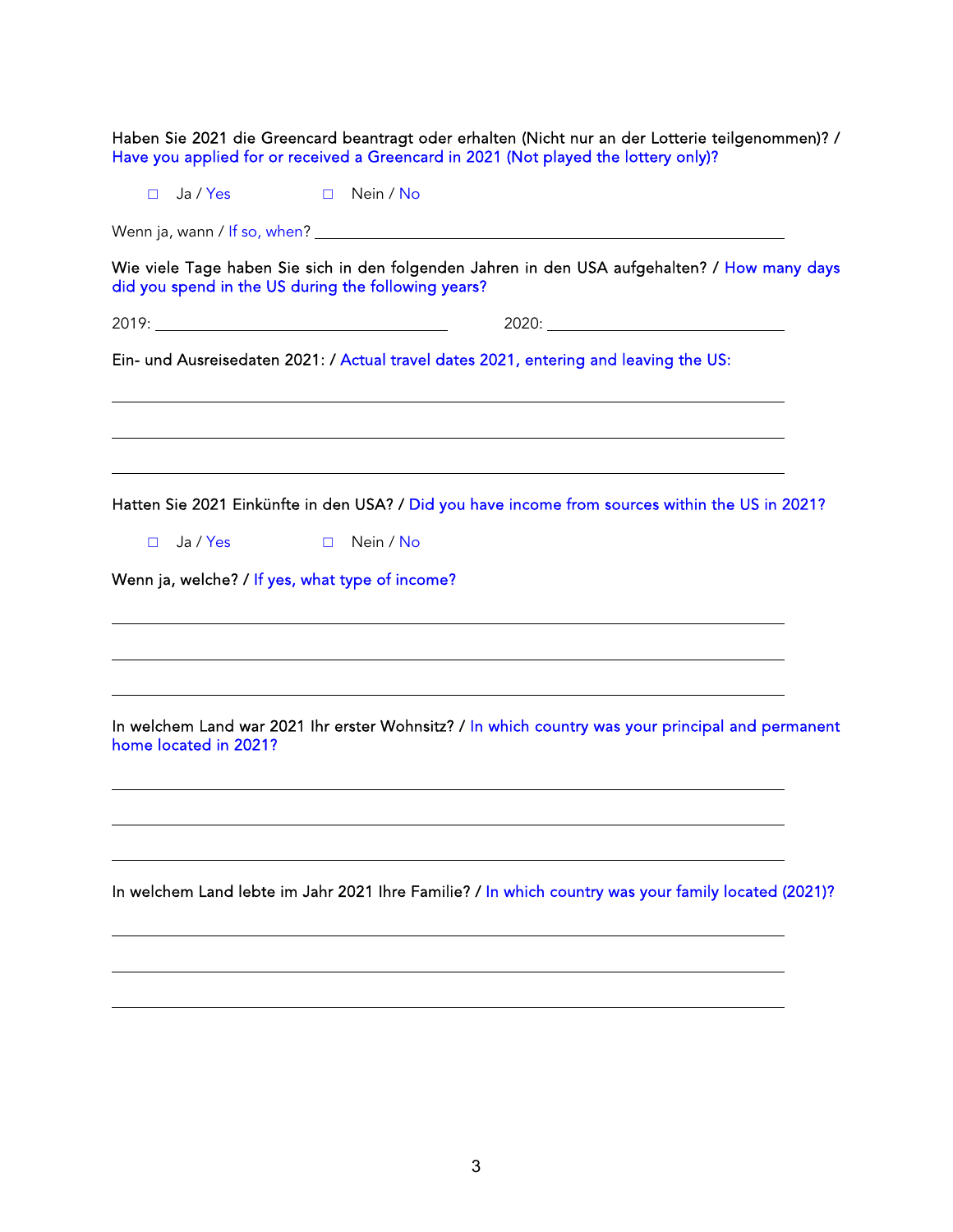In welchem Land haben Sie Autos auf sich angemeldet (2021)? / In which country were your automobiles registered (2021)?

In welchem Land waren 2021 Ihre meisten persönlichen Gegenstände (Möbel, Schmuck etc.) / In which country did you have your personal belongings in 2021?

In welchen Ländern hatten Sie 2021 Bankkonten? / In which country did you have bank accounts in 2021?

the control of the control of the control of the control of the control of the control of the control of the control of the control of the control of the control of the control of the control of the control of the control

Haben Sie im Jahr 2021 außer in Ihrem Heimatland Geschäfte gemacht? / Did you conduct business in any other country other than your home country in 2021?

□ Ja / Yes □ Nein / No

 $\overline{a}$ 

 $\overline{a}$ 

 $\overline{a}$ 

 $\overline{a}$ 

 $\overline{a}$ 

Wenn ja, in welchem/n Land/Ländern? / If yes, in which country/countries?

In welchem Land wurde Ihr Führerschein ausgestellt? / Which country issued your driver's license?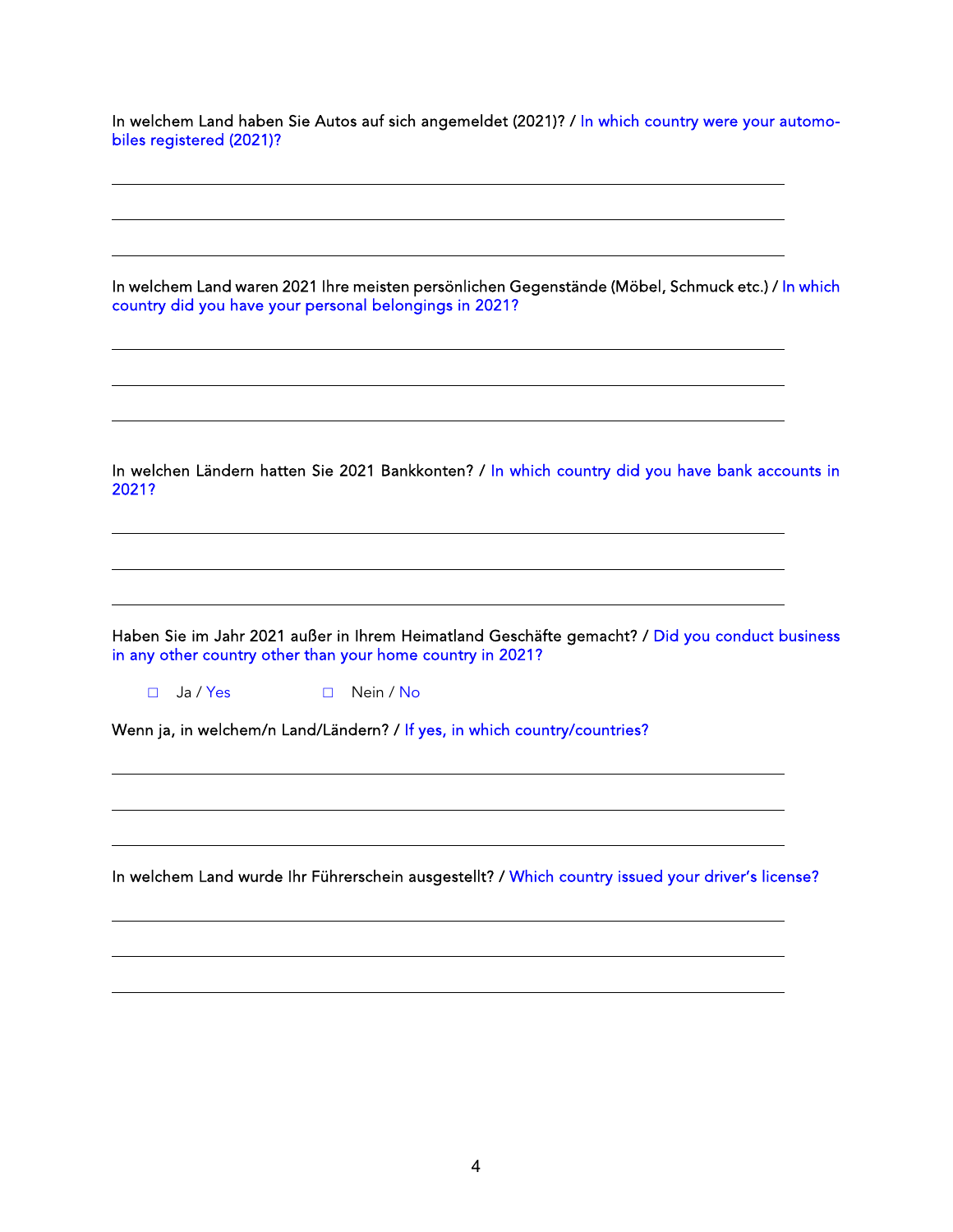In welchem Land sind Sie als Wähler registriert? / In which country were you registered to vote?

Wenn Sie öffentliche Formulare ausfüllen, welche Adresse geben Sie als Ihre Heimatadresse an? / When completing official documents, which address do you use as your primary address?

Bitte kreuzen Sie an, falls Sie jemals eins der folgenden Formulare ausgefüllt haben: / Have you ever completed the forms below - which?

- □ W-8BEN
- □ W-9

 $\overline{a}$ 

 $\overline{a}$ 

 $\overline{a}$ 

 $\overline{a}$ 

 $\overline{a}$ 

□ 1078

In welchem Land bewahren Sie Ihre persönlichen Dokumente auf? / In what country/countries do you keep your personal, financial and legal documents?

In welchem Land hatten Sie im Jahr 2021 Ihre hauptsächlichen Einkünfte? / From what country/countries did you derive the majority of your income in 2021?

Waren Sie 2021 in einem Land durch eine gesetzliche Krankenversicherung versichert? / Did you qualify for any type of "national" health plan sponsored by a foreign government in 2021?

□ Ja / Yes □ Nein / No